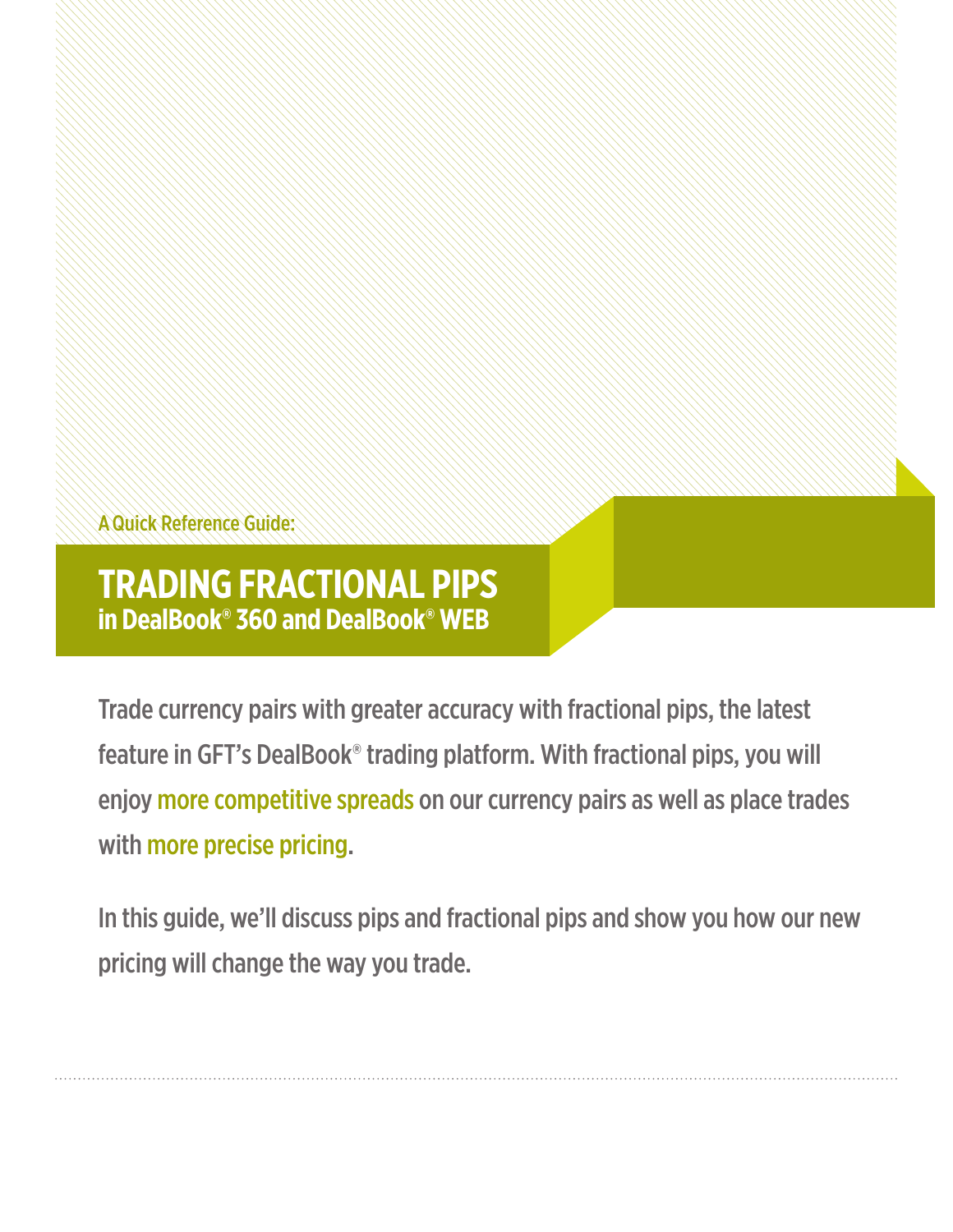#### **WHAT ARE PIPS AND FRACTIONAL PIPS?**

If you've traded forex before, you know that most of the currency pairs that GFT offers display their prices with four decimal places. Some, like the Japanese yen, display only two decimals, while others, like the South African rand, display five decimals.

No matter what you're trading, you'll notice that the price of a currency pair moves up or down by this last decimal value.

In traditional forex, a pip was considered the smallest price unit that a particular currency pair would change. As traders bought and sold currency pairs, they used this value to track their profits (or losses).

#### As forex trading became more popular and trading technology (like the DealBook® platform) evolved, many traders began to monitor price movements by tenths of a pip. With these fractional pips, traders could buy and sell currency pairs with more accurate pricing.

This kind of pricing can have a significant impact on your profits/losses. If you've traded forex before, you know that it is traded in lots: standard account lots are 100,000. Let's say you bought one lot of the EUR/USD at 1.3559 and sold at 1.3579. If you were only counting whole pips, your trade would have earned you 20 pips. With fractional pips on the EUR/USD, however, you may have bought at 1.35591 and sold at 1.35794. In that case, you would have earned 20.3 pips.

#### **EUR/USD 1.3559 USD/JPY 89.08**

*The underlined number in the price represents a pip.*

One individual movement up or down is a percentage in point or more commonly called a pip.

### **EUR/USD 1.35591**

## **USD/JPY 89.082**

*With fractional pips, an additional digit appears after the pip. This represents tenths of a pip.*

#### **EUR/USD TRADE OUTCOME**

Whole pip system: 20 pips gained trade Fractional pip system: 20.3 pips gained trade

Forex is traded with a degree of leverage. If the pips, lots and leverage on your EUR/USD trade worked out to be \$10 per pip, then that would mean:

# Whole pip system = \$200 Fractional pip system = \$203